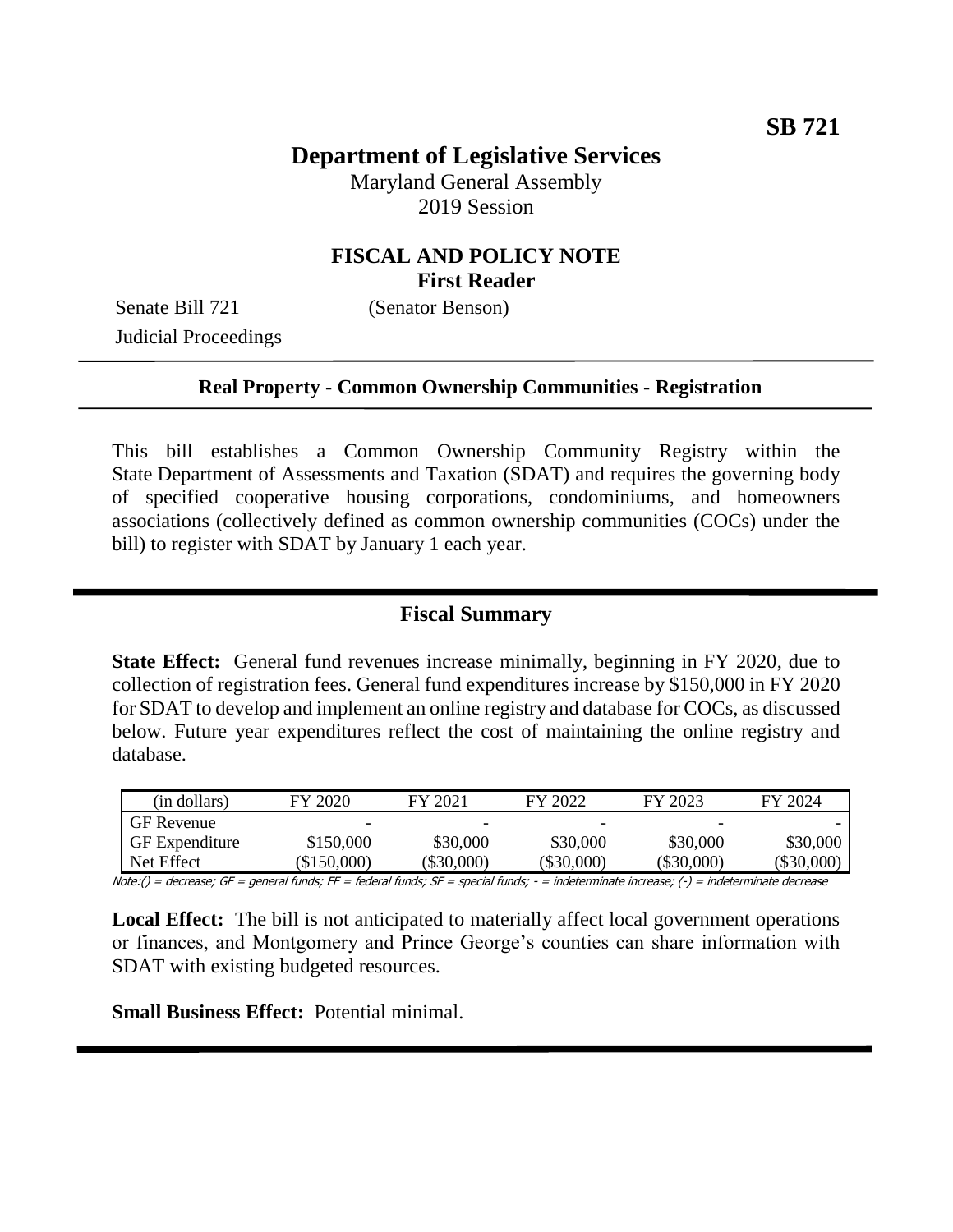## **Analysis**

**Bill Summary:** SDAT must establish a registration fee for a COC that may not exceed \$10 per year, and the required information must be submitted on a form developed by SDAT. The bill exempts COCs that are registered as required by county law; however, SDAT is required to work with any county that maintains a local COC registry to facilitate the transmittal of information from the county.

#### *Required Registration and Information*

Failure to register is a civil violation and carries a \$50 fine. SDAT may waive the imposition of the fine under specified circumstances.

The bill specifies that a COC must provide the following information on the registration form:

- the name and address of the COC, including the county in which it is located;
- the number and type of residential units in the COC;
- if applicable, the name and address of any other COC that is governed by the COC; and
- the name and contact information of (1) the property manager or other person employed to provide property management services for the COC or (2) if the COC does not employ a property manager, one or more individuals designated by the board of directors or governing body to answer inquiries on behalf of the COC.

#### *Exemptions from Registration Requirement*

The registration requirement does not apply to:

- a COC that is (1) located in a county that maintains a registry of COCs and regularly shares information from the county registry with SDAT and (2) registered in the county in which the COC is located;
- a cooperative housing corporation until one year after the first initial sale in the cooperative housing corporation;
- a condominium until one year after the developer has recorded the declaration for the condominium in the land records of the county in which the condominium is located;
- a homeowners association until one year after the declaration for the homeowners association has been recorded in the land records of the county in which the homeowners association is located; and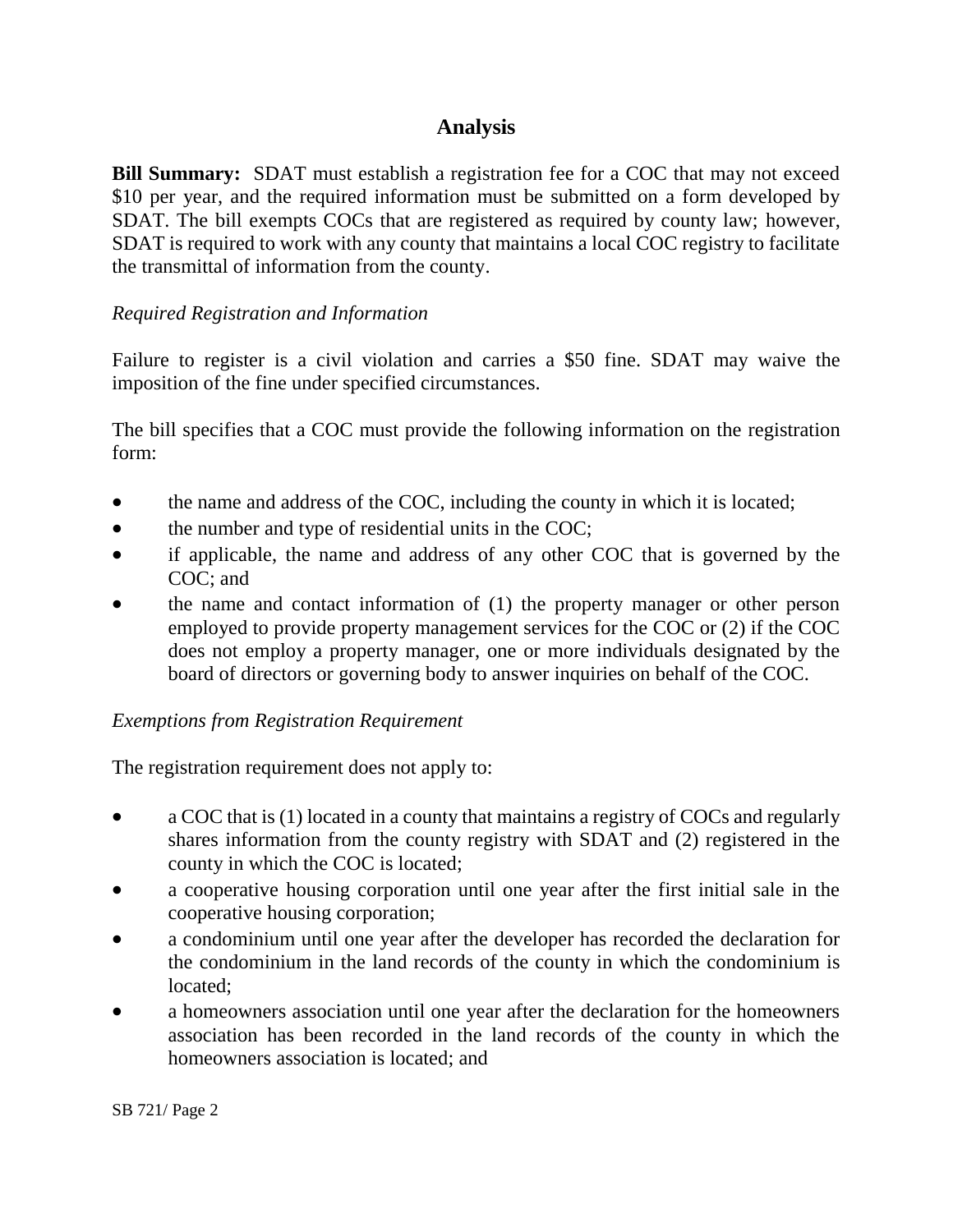a homeowners association, or a village community association affiliated with the homeowners association, that manages more than 3,000 acres of open space land and more than 20,000 lots.

#### *Access to Registry Information*

The registry is not a public record as defined by the General Provisions Article and is, therefore, exempt from public access requirements. However, the bill authorizes SDAT to provide access to the registry to local jurisdictions, their agencies, their representatives, and State agencies. The bill also authorizes SDAT or a local jurisdiction to provide information for a specific COC in the registry to a person who owns property in the COC or to the governing body or property manager of, or the attorney representing, another registered COC.

#### *Reporting Requirements*

By December 31, 2019, SDAT, in consultation with the Department of Labor, Licensing, and Regulation, the Montgomery County Office of Consumer Protection, and the Prince George's County Office of Community Relations, must report to the General Assembly on recommendations for training programs for members of governing bodies and property managers in COCs. The bill also requires SDAT to report to the General Assembly, by January 1, 2021, and each January 1 thereafter, on (1) the implementation of the bill and (2) any data obtained from the registration requirements and any county that shares COC information with SDAT.

**Current Law/Background:** Registration of COCs is not required statewide, and the exact number of COCs in Maryland is unknown. The Secretary of State advises that, as of December 2018, 2,691 condominium regimes have been registered with the State. The State Department of Assessments and Taxation, which maintains assessment records based on class of property, reports that there are 229,859 condominium units in the State as of December 2018. The Foundation for Community Association Research estimated that there were 6,750 community associations in the State in 2017. For more information on COCs, see the **Appendix – Common Ownership Communities**.

Currently, only Montgomery and Prince George's counties require COC registration. In Montgomery County, approximately 1,100 COCs containing 139,000 units are registered annually; the county assesses a \$5 fee *per unit* within the COC. Thus, revenues from registration fees in Montgomery County totaled approximately \$695,000 to date in fiscal 2019. In Prince George's County, based on data provided in 2017, approximately 700 COCs register annually; however, the county collects the \$100 registration fee only from the property management companies that operate COCs, of which there are approximately 60 in the county.

SB 721/ Page 3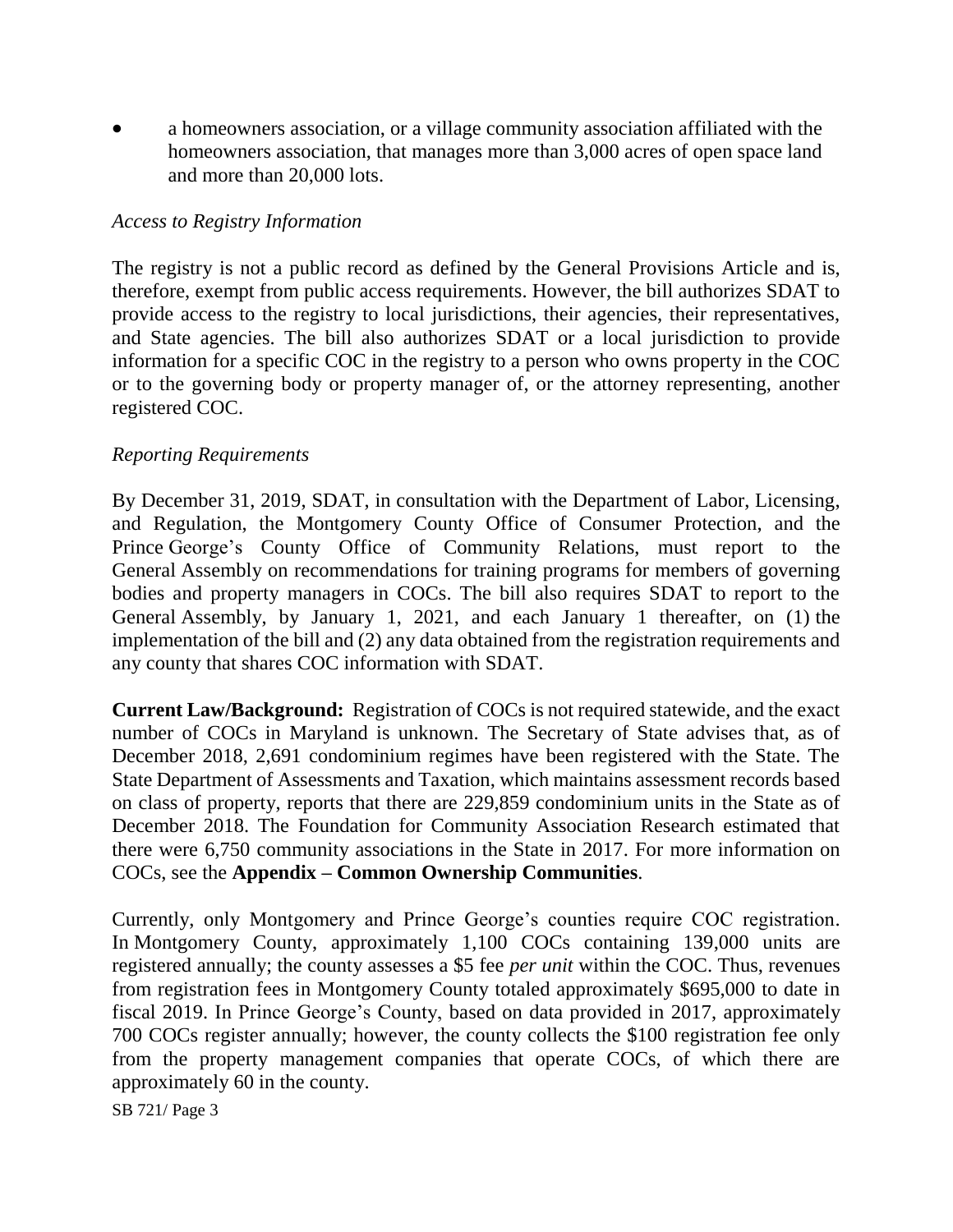**State Revenues:** General fund revenues increase minimally beginning in fiscal 2020 to reflect the collection of annual registration fees. As the total number of COCs in the State is unknown, revenues cannot be reliably estimated at this time. However, based on the number of condominium regimes and community associations believed to be in the State as well as those that already register in Montgomery or Prince George's counties (and are, thus, exempt under the bill), revenue accrual is likely to be minimal – even if the annual registration fee is set at the maximum allowable (\$10).

**State Expenditures:** General fund expenditures increase by \$150,000 in fiscal 2020, which accounts for the bill's October 1, 2019 effective date. This estimate reflects the cost of establishing an online registration system and corresponding database. Future year expenditures reflect the cost of maintaining the registry and database.

SDAT advises that implementation of the program would require it to hire two full-time staff and two contractual employees to communicate with COCs, maintain the required database, and oversee the COC registration program. The Department of Legislative Services (DLS) advises that, because most registrations are likely to occur at year-end, and because SDAT advises that it intends to pursue an online system of registration, an online registry likely allows existing staff to absorb oversight of the registry and database. SDAT further advises that the additional staff are also necessary to contact COCs and ensure compliance. DLS notes that the bill specifies that the governing body of the COC is responsible for satisfying the bill's requirements. To the extent that additional support is required, general fund expenditures may increase minimally to hire contractual support on an as-needed basis.

SDAT advises that special funds may be available to help cover costs. Specifically, according to SDAT, costs could be divided among a special fund within SDAT and the general fund, based on the mix of COCs registered under the bill. According to SDAT, a proportion of the total expenditures equal to the proportion of condominiums and homeowners associations registered could be paid for using general funds (50%) and local-county cost reimbursement special funds (50%). The local-county cost reimbursement fund is used to fund activities that impact counties and is capitalized through an assessment collected by SDAT from the counties on a quarterly basis. DLS advises that it is unclear as to whether these special funds may be used for the registry and that general fund support may be necessary for all years.

### **Additional Information**

**Prior Introductions:** HB 41 of 2017 and HB 1061 of 2016 both passed the House as amended and were heard in the Senate Judicial Proceedings Committee, but no further action was taken on either bill.

SB 721/ Page 4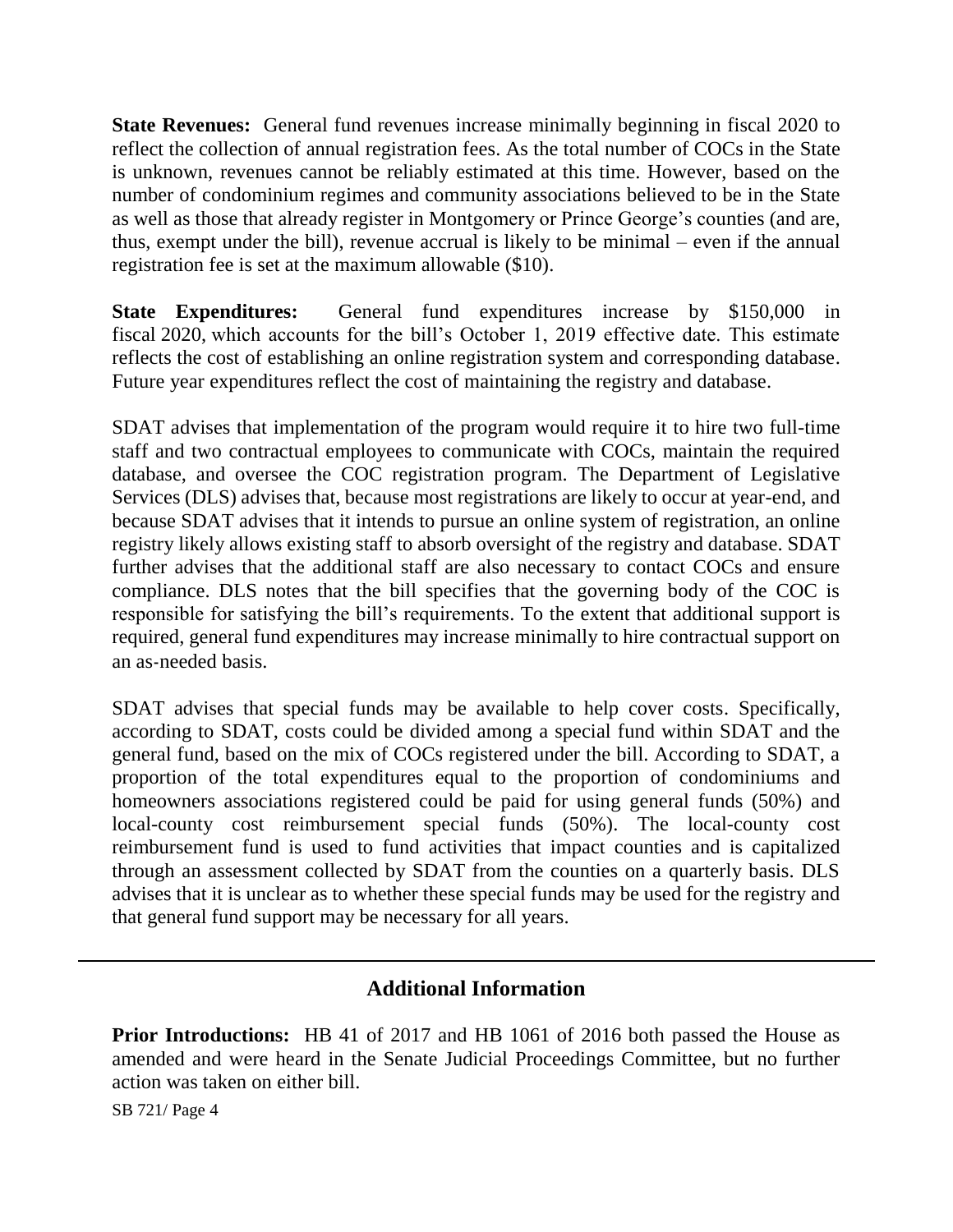**Cross File:** HB 737 (Delegates Holmes and D.E. Davis) - Environment and Transportation.

**Information Source(s):** Montgomery and Prince George's counties; Maryland Association of Counties; Department of Labor, Licensing, and Regulation; State Department of Assessments and Taxation; Secretary of State, Foundation for Community Association Research; Department of Legislative Services

**Fiscal Note History:** First Reader - February 27, 2019 mag/kdm

Analysis by: Nathan W. McCurdy Direct Inquiries to:

(410) 946-5510 (301) 970-5510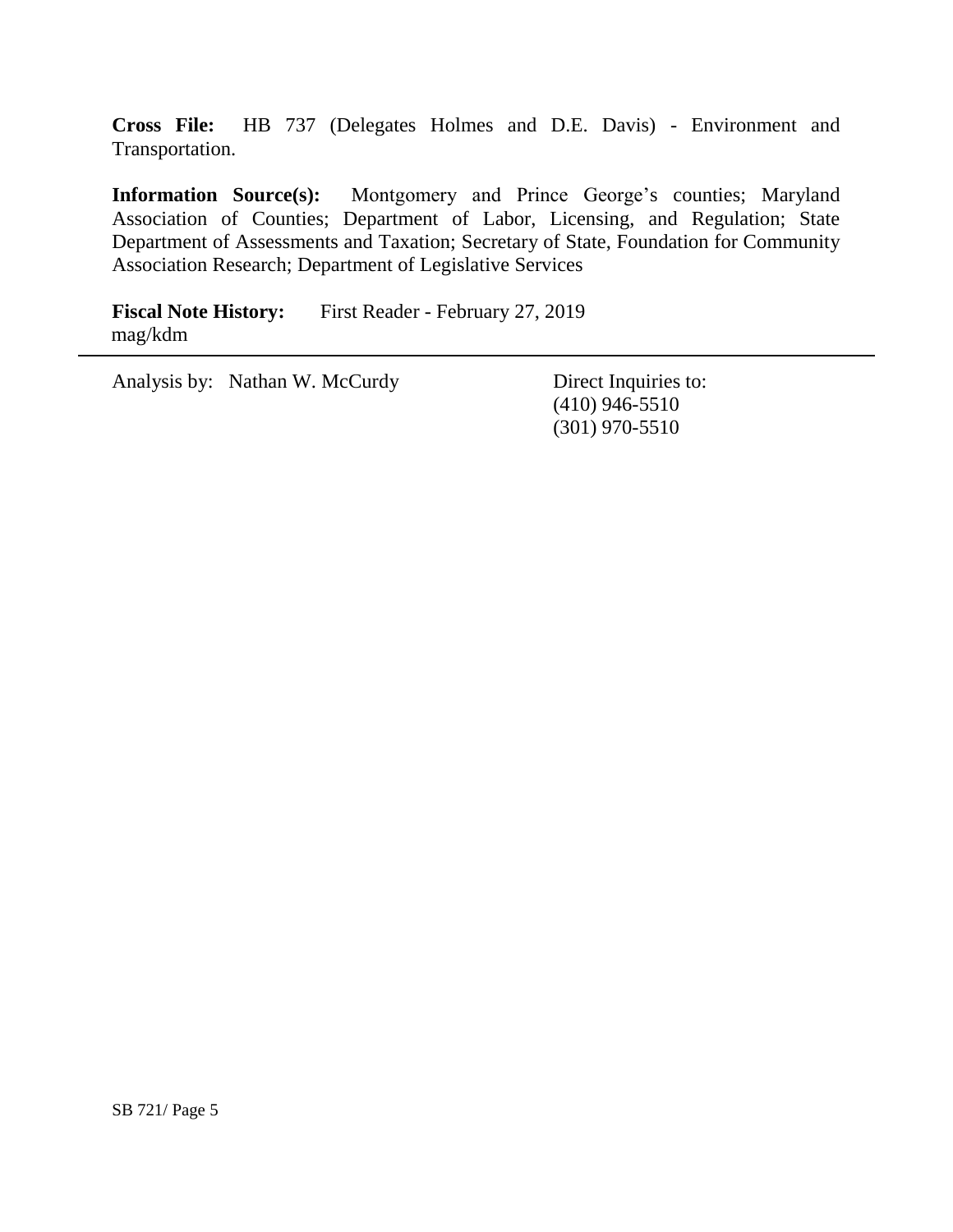# **Appendix – Common Ownership Communities**

When a person purchases a single-family home, condominium, or an interest in a cooperative housing corporation, he or she may also be required to join an association of owners, which is intended to act in the common interests of all the homeowners, condominium unit owners, or cooperative owners in the community. Collectively, these associations are often referred to as common ownership communities (COCs). In Maryland, a growing number of newly constructed or newly converted residences are located in some form of a COC.

The affairs of a condominium are governed by a council of unit owners, which comprises all unit owners. Among other powers, the council of unit owners has the power to impose assessments on the unit owners to pay common expenses. A council of unit owners may delegate its powers to a board of directors, officers, or a managing agent. Condominiums are governed under Title 11 of the Real Property Article.

Many new housing developments are subject to a homeowners association (HOA) that is created by a governing document and has the authority to impose mandatory fees on lots in the development in connection with the provision of services or for the benefit of the lots, the lot owners, or the common areas. HOAs are governed under Title 11B of the Real Property Article.

A cooperative housing corporation or "cooperative" is a corporation that owns real property. A resident of a cooperative does not own his or her unit; rather, the person owns an interest in the corporation, which leases the unit to the person for residential use. Cooperatives are governed by the laws in Title 5, Subtitle 6B of the Corporations and Associations Article.

Condominiums and HOAs may be authorized by their governing documents to impose liens on units or lots to collect unpaid assessments or fees. In a cooperative, the governing documents usually provide for the collection of delinquent fees, and evictions for unpaid fees are generally pursued by way of a landlord-tenant action.

Since registration of the various COCs is not required statewide, the exact number of COCs in Maryland is unknown. However, public offering statements for condominium regimes are required by law to be registered with the Secretary of State (SOS). SOS registration records show that, as of December 2018, 2,691 condominium regimes have been registered with the State.<sup>1</sup> The State Department of Assessments and Taxation, which maintains

SB 721/ Page 6 <sup>1</sup> This number is lower than the 2,875 condominium regimes reported by SOS in 2017. The inflated number was the result of a miscalculation, and the revised number does not reflect a decrease in the number of regimes.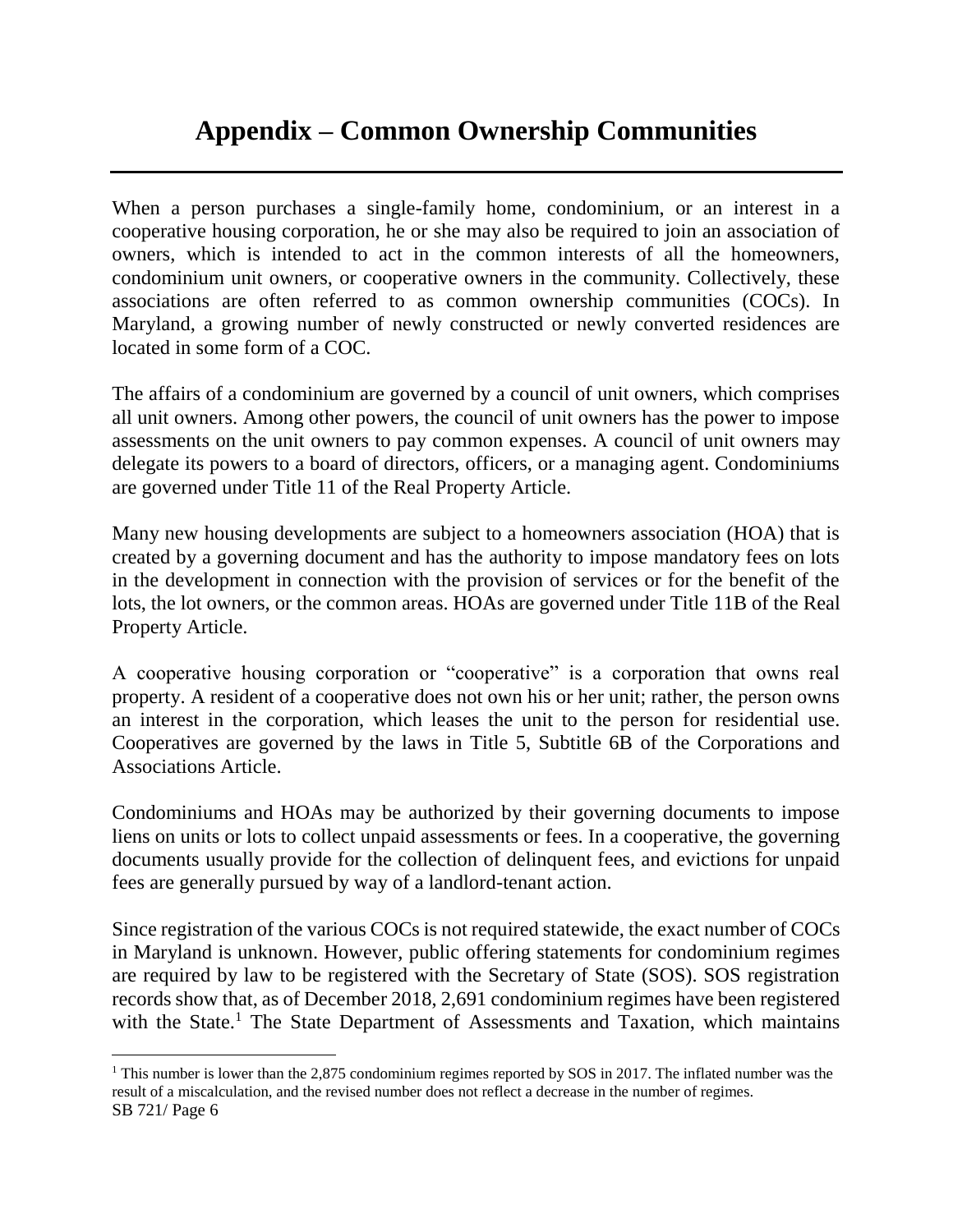assessment records based on class of property, reports that there are 229,859 condominium units in the State as of December 2018. The Foundation for Community Association Research estimated that there were 6,750 community associations in the State in 2017.

#### *Task Force on Common Ownership Communities*

With a growing number of Marylanders residing in COCs, and evidence that some COCs had issues with governance, dispute resolution, and financial stability, the General Assembly created the Task Force on Common Ownership Communities in 2005 (Chapter 469 of 2005). The issues addressed by the task force included the education and training needs of COC boards and prospective buyers, availability of alternative dispute resolution services, special considerations of aging COCs, collection of assessments, and resale of homes within COCs. The task force met 10 times, held five public hearings, and submitted its final report in December 2006. The report's findings and recommendations have served, in subsequent years, as the basis for numerous pieces of legislation intended to improve the operation of COCs. This legislation, enacted from 2007 through 2017:

- authorized a group of three or more unit or lot owners in a condominium or HOA to petition a circuit court to appoint a receiver in specified situations frequently found in aging communities (Chapter 321 of 2007);
- gave the Consumer Protection Division within the Office of the Attorney General increased authority over violations of the Maryland Homeowners Association Act (Chapter 593 of 2007);
- eased restrictions on the ability of condominiums and HOAs to amend their governing documents (Chapters 144 and 145 of 2008 and Chapter 480 of 2017);
- strengthened the transition process from developer to the governing body of a condominium or HOA by allowing the governing body to terminate specified contracts and requiring the developer to provide specified documents (Chapters 95 and 96 of 2009);
- required the governing body of a COC to purchase fidelity insurance or a fidelity bond covering various acts of malfeasance by COC officers, directors, and other specified employees and agents (Chapters 77 and 78 of 2009 and Chapter 615 of 2010);
- granted priority to a specified portion of a lien of a condominium or HOA over the claim of a holder of a first mortgage or first deed of trust in the event of a foreclosure on a unit or lot (Chapter 387 of 2011);